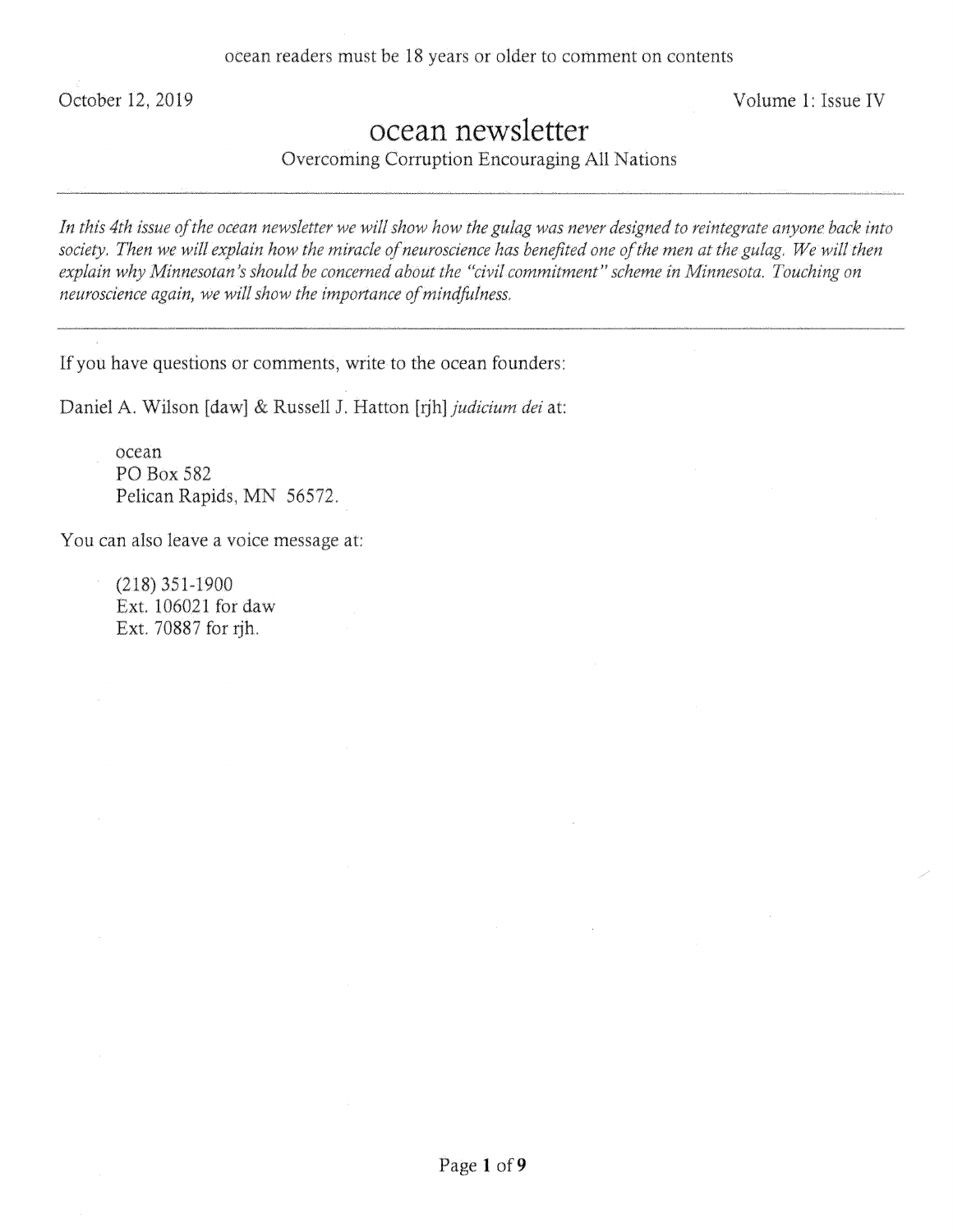#### msop was Never Designed for Reintegrating Clients back into Society

Any clinician who thinks msop was ever designed to actually treat and release sex offenders is not paying attention to the evidence in front of them.

Mr. Grzybek, who was at the 1994 Legislative Hearings on the Minnesota Sex Offender Commitment Bill, admitted blatantly:

No one has, I think, really been honest as to what we're trying to do here. I've heard arguments before the Court of Appeals and Supreme Court by prosecutors, the county prosecutor and the Attorney General's Office, saying that what we want to do and why we can withhold these individuals, these sex offenders, for life is because we want to treat them, we want to make them better. I don't think so. I don't think that's the intent here at all. I think the intent is to use the psychopathic personalities statute to get a second bite at the apple. After an individual has been subjected to the criminal justice system, and maybe we don't like the deals that were cut by the prosecutors, or the length of sentences by the courts, but the fact of the matter is through the sex offender statutes, the criminal statutes, we as a society have determined that if you commit a crime, a sex offense, you will serve it behind bars, and after you serve that time, society deems that you have paid your debt to society, and you shall be let free. Under the psychopathic personality statute, county prosecutors are taking a second bite of the apple, saying, 'that plea agreement that we entered into, the sentence that the judge gave, isn't good enough; we want to get you life!' How many people who have been committed to St. Peter under the psychopathic personality statute have been freed? Two? ... It is essentially a life sentence...<sup>1</sup>

#### **Footnotes**

The Third Segment of the First Installment of Transcribed Excerpts from the 1994 Legislative Hearings on the Minnesota Sex Offender Commitment Bill Disk 3 at 39:33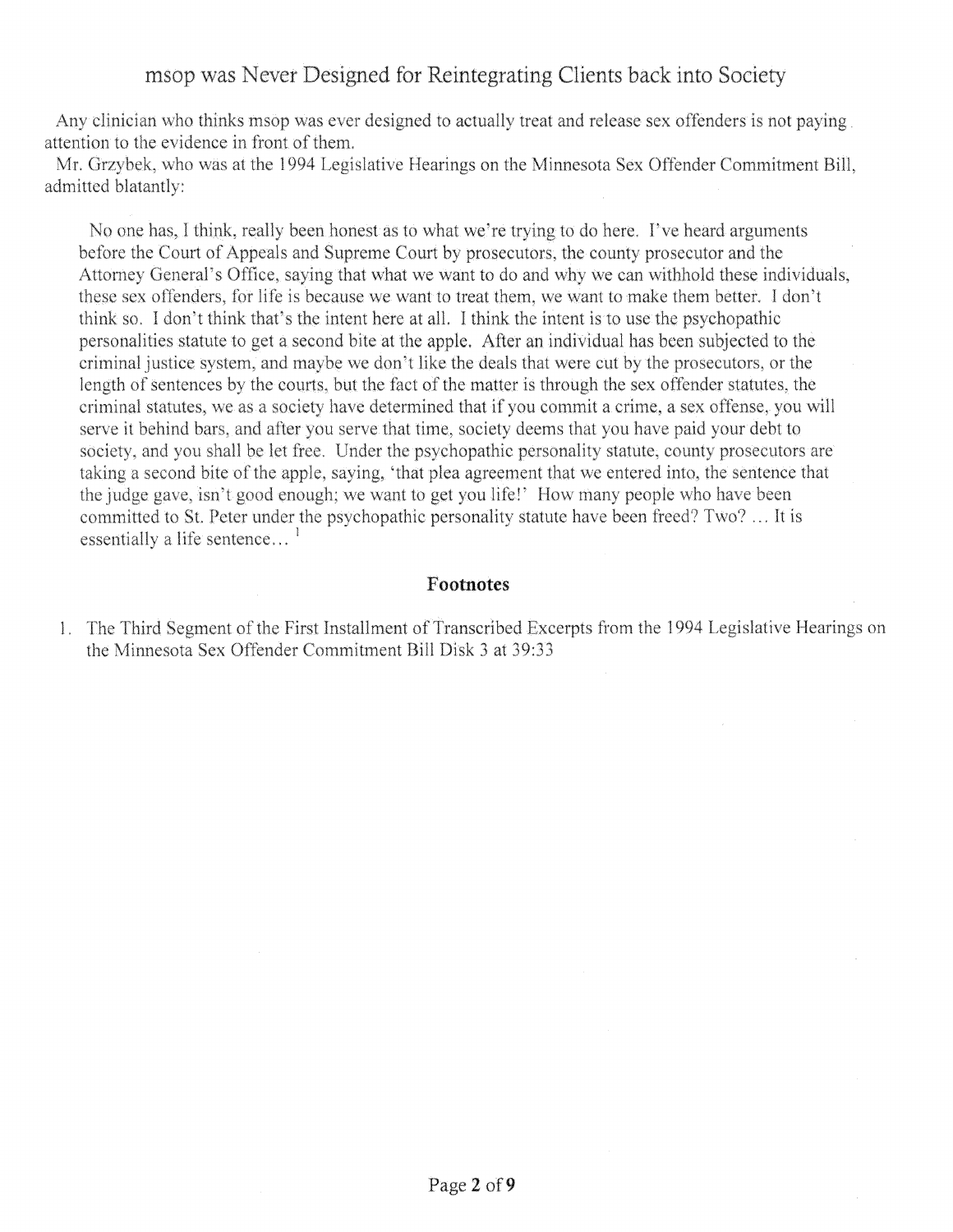### Client Interview

Neuroscience work with rats, demonstrated neuroplasticity in the late 1950's and early 1960's. Neuroscientists *Mark Rosenzweig's scientific paper "Effects of Environmental Complexity and Training on Brain Chemistry and Anatomy,"* recapitulated his findings, which clearly showed that rats housed in cages with toys, ladders, running wheels, and tunnels – what he called an "enriched" environment – performed better on maze tests than those in sterile cages, or "impoverished" environments.

I consider the msop to be an impoverished environment to cognitive neurogenesis. What I have come to acknowledge through observation and a keen sense of awareness is this, men's - MSOP client - behaviors when new staff are hired. More prominently, female staff, and when a female staff enters a cellblock, regardless of profession. "Tough" egotistical, and even misogynistic men almost always impulsively react with adoration. Most do so passive-aggressively, while others are passive and few are enticed to approach a female staff and exhibit inappropriate boundary-testing behaviors. Why is this?

I would assume that it is due to being involuntarily detained in an impoverished environment with little to zero interaction with the opposite sex in a natural way. The sound of a woman's voice causes men in msop to suffer "whiplash" when heard. msop is a strange, cold, impersonal and detached environment, deliberately cut off from family, friends, society and nature.

Neuropsychologist would agree that the need for such natural, normal human interaction is beneficial to all of society and any degree of confinement leading to an ongoing limitation of access to common human interaction is detrimental to any human psyche. It would only be logical to interpret that indeterminate involuntary civil commitment (punitive preventative detention) of a person in an artificial environment until institutionalization has instilled learned-helplessness and perceptions of hopelessness. Furthermore, the creation of unhealthy, sterile and apathetical co-dependency relationships. Co-dependency relationship where the men learn to exhibit ingratiating behaviors rather than a healthy mutual connection.

Foremost, when the act is intentional and designed in a fashion to create such abnormal learned-behaviors. The intent comes due significantly to the IMPOVERISHED ENVIRONMENT where the msop population is deliberately isolated, segregated and cut-off from the rest of society through ill-written policies. A stressinduced environment most definitely must lead to a dramatic decrease in the birth of new neurons in the adult hippocampus over an extended period of time.

Damage or *apoptosis* from detainment in an IMPOVERISHED ENVIRONMENT affects the frontal lobe which generates movement commands, contains the area that produces speech, and is responsible for selecting appropriate behavior which is dependent on goals and environment. Our brains are our greatest strength as critical thinkers. But they can also be a source of many weaknesses and impairments in critical thought. msop must change its policies to genuinely want to safely integrate men back into society. Create a policy that acknowledges the importance of conjugal visits to build healthy relationships.

rjh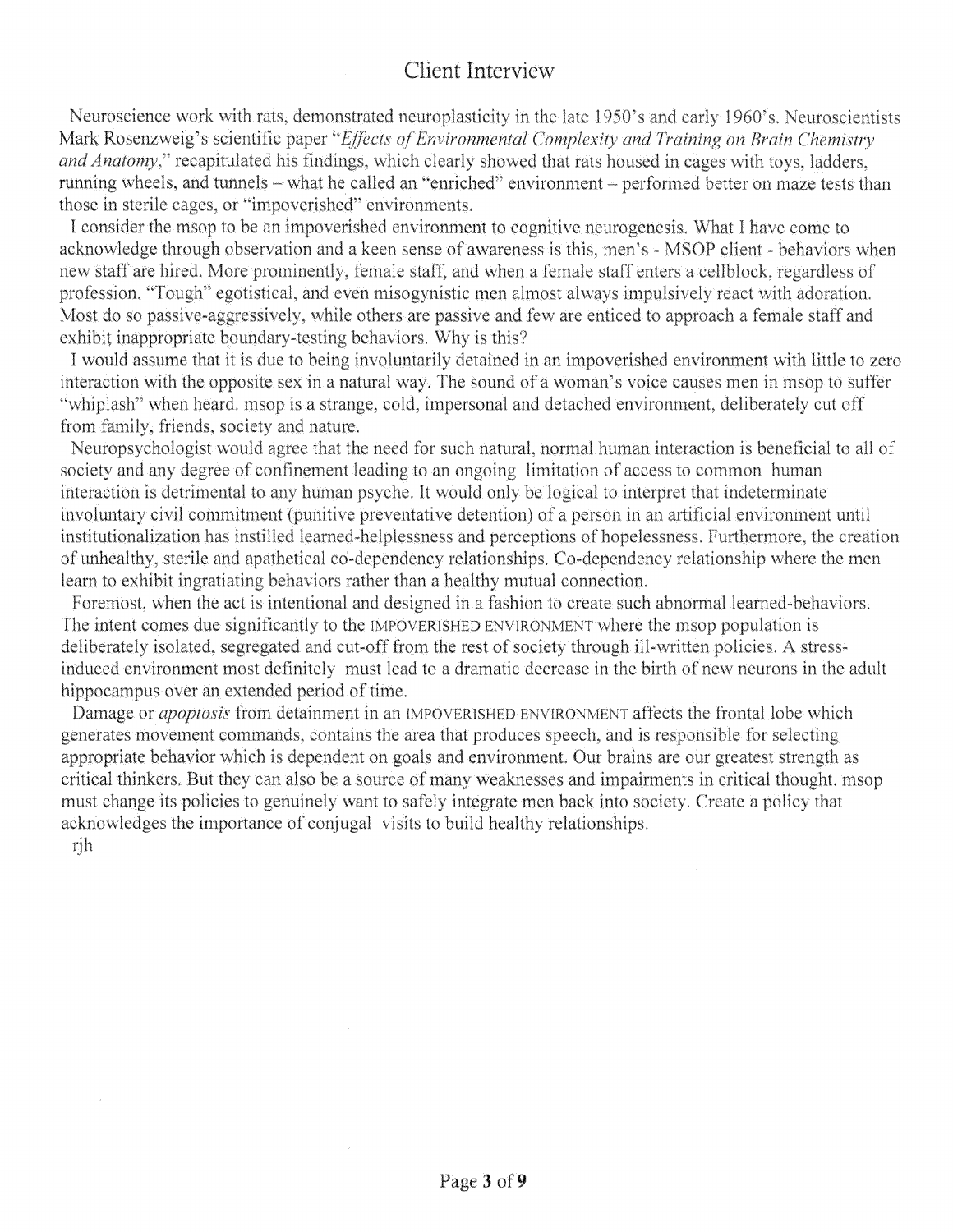### Client Interview

Neuroscience work with rats, demonstrated neuroplasticity in the late 1950's and early 1960's. Neuroscientists *Mark Rosenzweig's scientific paper "Effects of Environmental Complexity and Training on Brain Chemistry and Anatomy,"* recapitulated his findings, which clearly showed that rats housed in cages with toys, ladders, running wheels, and tunnels - what he called an "enriched" environment - performed better on maze tests than those in sterile cages, or "impoverished" environments.

I consider the msop to be an impoverished environment to cognitive neurogenesis. What I have come to acknowledge through observation and a keen sense of awareness is this, men's - MSOP client - behaviors when new staff are hired. More prominently, female staff, and when a female staff enters a ceilbiock, regardless of profession. "Tough" egotistical, and even misogynistic men almost always impulsively react with adoration. Most do so passive-aggressively, while others are passive and few are enticed to approach a female staff and exhibit inappropriate boundary-testing behaviors. Why is this?

I would assume that it is due to being involuntarily detained in an impoverished environment with little to zero interaction with the opposite sex in a natural way. The sound of a woman's voice causes men in msop to suffer "whiplash" when heard. msop is a strange, cold, impersonal and detached environment, deliberately cut off from family, friends, society and nature.

Neuropsychologist would agree that the need for such natural, normal human interaction is beneficial to all of society and any degree of confinement leading to an ongoing limitation of access to common human interaction is detrimental to any human psyche. It would only be logical to interpret that indeterminate involuntary civil commitment (punitive preventative detention) of a person in an artificial environment until institutionalization has instilled learned-helplessness and perceptions of hopelessness. Furthermore, the creation of unhealthy, sterile and apathetical co-dependency relationships. Co-dependency relationship where the men learn to exhibit ingratiating behaviors rather than a healthy mutual connection.

Foremost, when the act is intentional and designed in a fashion to create such abnormal learned-behaviors. The intent comes due significantly to the IMPOVERISHED ENVIRONMENT where the msop population is deliberately isolated, segregated and cut-off from the rest of society through ill-written policies. A stressinduced environment most definitely must lead to a dramatic decrease in the birth of new neurons in the adult hippocampus over an extended period of time.

Damage or *apoptosis* from detainment in an IMPOVERISHED ENVIRONMENT affects the frontal lobe which generates movement commands, contains the area that produces speech, and is responsible for selecting appropriate behavior which is dependent on goals and environment. Our brains are our greatest strength as critical thinkers. But they can also be a source of many weaknesses and impairments in critical thought. msop must change its policies to genuinely want to safely integrate men back into society. Create a policy that acknowledges the importance of conjugal visits to build healthy relationships.

rjh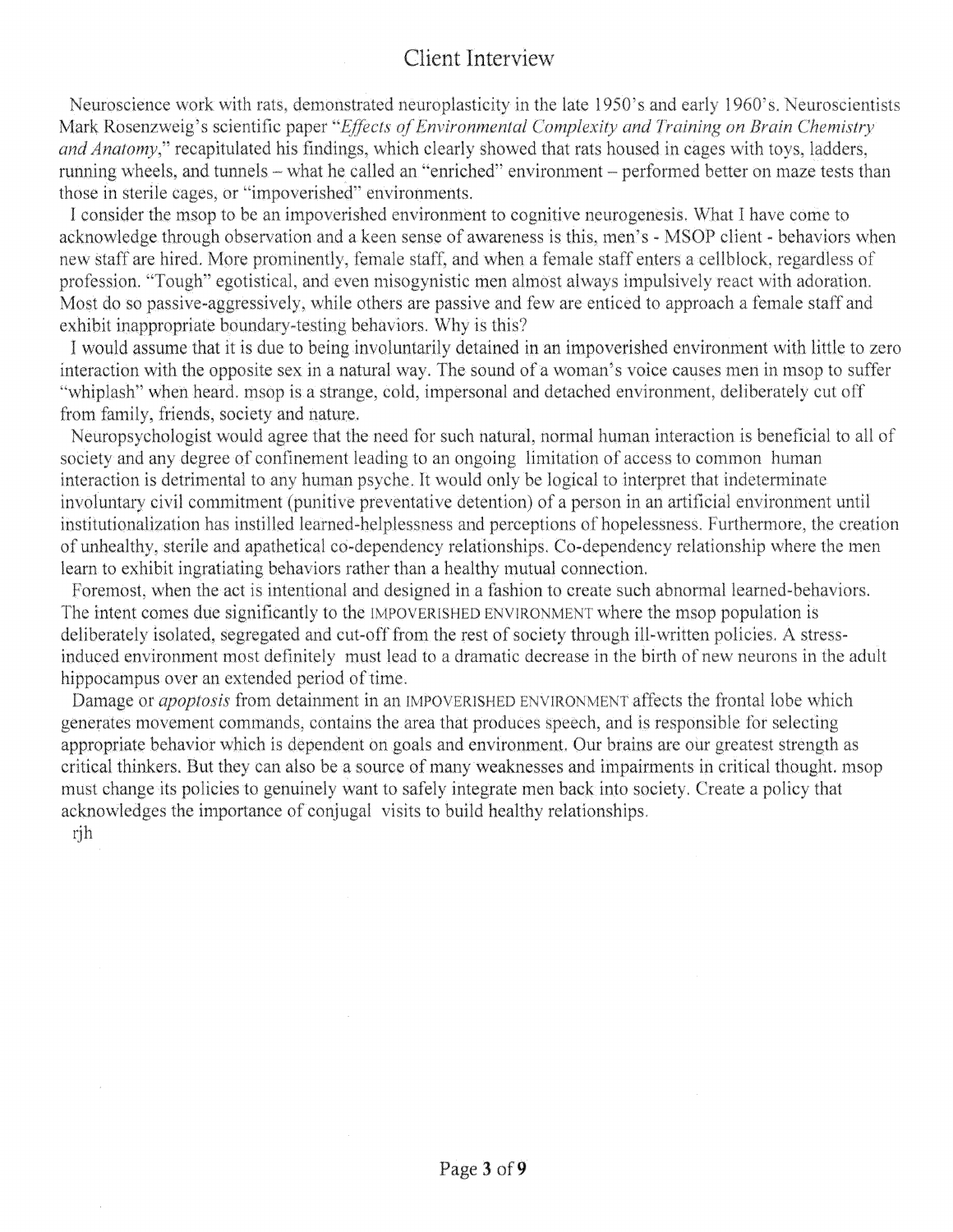our founding fathers built this government in response to a corrupt government. One day, the government will have the ability to lock up whomever they please based on the interfacing of crime and mental illness. Sex crimes have been the model because they are hated so much by the public already. However, it could just as well be drug offenders for instance, who are already facing death by the authorities in the Philippines—why not America? But it likely would not be drug offenders here. Instead it will be those with "mental illness." With all of the mass shootings, and the uproar of the public to treat "mental illness" who's to say that that particular demograph is not threatened with mass incarceration?

Executive Order No. 9066 that incarcerated thousands of Japanese-American people, despite harsh backlash, was never overturned and could be used to justify the incarceration of different sub-groups of people for whatever the government feels is serious enough. This law, coupled with the merging of crime and mental illness, has the potential to lock anyone up.<sup>9</sup>I know this all sounds ridiculous, but Justice Antonin Scalia warned that internment could be upheld in the future: "[Y]ou are kidding yourself if you think the same thing will not happen again... " **10** These are strong words from a very influential person that only a fool would ignore. Melissa Hamilton from Pace University sums up the concern:

Fear of sexual predators has lead society to adopt a law-psychiatry interface in which sexual offending is merged into disease based philosophy to justify various forms of punishment and preventative control... The widespread acceptance of mental disorders for sexual deviance, despite [the] substantial scientific problems, ignores significant issues of due process and equity considering they help dictate infringements on fundamental interests of defendants... The collaboration threatens not only the liberty and privacy interests of those who commit sex-based offenses. The potential exists for a contagion effect whereby interest groups might be encouraged to qualify all manner of criminal behaviors as distinct mental disorders. Accordingly, if the interaction between law and psychiatry *continues* in this manner, all criminals may be deemed to have mental disorders. This outcome makes no logical sense, undermines the core tenets of the law, infringes upon fundamental rights, and methodically destroys trust in the science of psychiatry.

#### **Footnotes**

- 1. Melisa Hamilton. "Adjudicating Sex Crimes as Mental Disease." 33 Pace L. Rev. 536, Spring Is. 2013, © 2013 Pace University School of Law: p 7
- 2. Montaldi, Daniel PhD, A Study of the Efficacy of the Sexually Violent Predator Act in Florida, William Mitchell Law Review, 2015, Vol. 43:1 pp 804, *853*
- 3. Ibid. atp842
- 4. Ruban Rosario. "This Judge Believes Even Sex Offenders Have Rights" Pioneer Press, rrosario@pioneerpress.com
- 5. David Feige. "When Junk Science About Sex Offenders infects the Supreme Court." The New York Times, 12 Sept. 2017
- 6. Tamara Rice Lave & Franklin E. Zimring. "Assessing the Real Risk of Sexually Violent Predators" Doctor Padilla's Dangerouss Date." Berkeley Law, 2018 pp 709, 710 htps://scholarship/.law.berkely.edu/facpubs
- 7. James R. Nobles, Evaluation Report, Civil Commitment of Sex Offenders, Mar. 2011, OLA auditor@state.mn.uswww.auditor.legstate.mn.us. *(651)* 296-4708 p 7
- 8. Ibid. pp 24-26
- 9. Sunstein, Cass R. Can it Happen Here? HarperCollins Publishers, © 2018 p 313
- 10. Ibid. at p 321

"The right to be free from confinement is of the very essence of a scheme of ordered liberty." *-Palko v. Connecticut,* 302 U.S. 319, 325 (1937)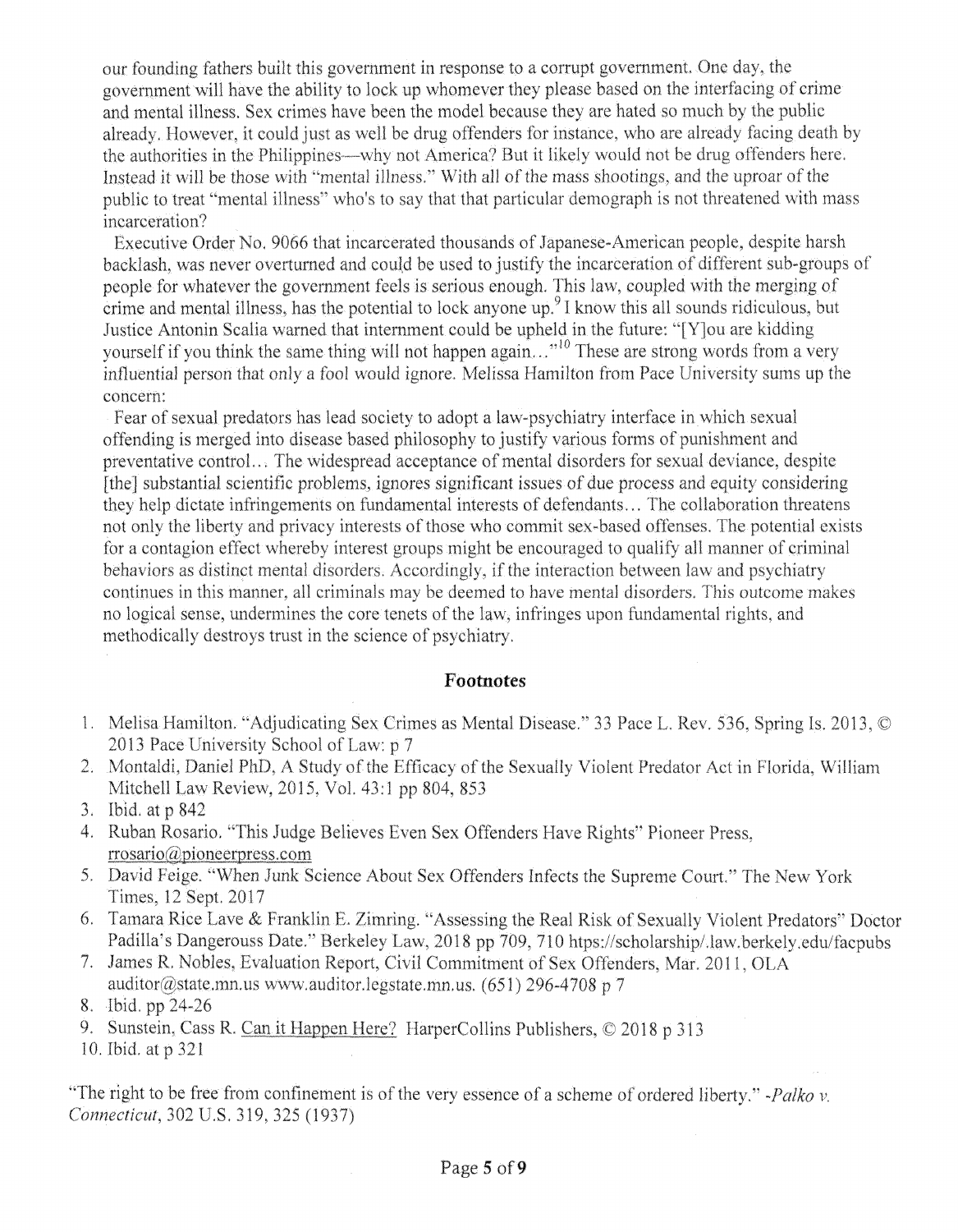## The Importance of Mindfulness

Dr. Ronald D. Siegel, Assistant Clinical Professor of Psychology at Harvard Medical School, says, "Mindfulness, like many forms of therapy, loosens the repression barrier. . We become more sensitized to what's happening in the mind and less distracted by our constant activity. Also, our impulses become clearer... (Siegel *35)* 

According to an article in YOGAJOURNAL.COM Rebecca Gladding, MD, a psychiatrist and co-author of You Are Not Your Brain, sheds some light on what's going on in your gray matter of your brain when you meditate.

In the first few minutes of meditation, your ventromedial prefrontal cortex lights up. When you start to meditate, your brain jumps from one thought to the next. One of the reasons for this "monkey mind" is that this part of the brain is always active - unless we learn to activate other areas (which is what a regular meditation practice does). "Interestingly, this part of the brain runs everything through a lens of 'me," Gladding says. And it can prompt you to catastrophize. You might remember something you said at work and then think, "I'm going to get fired," she says. Or rather than brushing off a pain in your hip, you might jump to the (unlikely) possibility that you need a hip replacement.

Once you start to focus your attention... your lateral prefrontal cortex activates – and overrides the "me" thoughts in favor of a more rational, logical, balanced position. "This part of the brain helps you see things neutrally," Gladding says. Which helps you settle into your meditation. Even better, the more you meditate, the more active your lateral prefrontal cortex becomes – and the quieter your ventromedial cortex (the "me" center that has a tendency to catastrophize) gets.

After 8 to 12 weeks of meditating daily, your dorsomedial prefrontal cortex gets activated. This is a part of the brain that helps us develop empathy. "It's why the more we meditate, the more compassionate we become in life," says Gladding. "This part of the brain becomes more active, more of the time." (Gladding, Rebecca).

It was once believed that by age 21, our brains were done growing and that the only change is for the worse: atrophy, damage, etc. However, neuroplasticity, the brain's capacity to grow and change, has been clearly confirmed in human adults. By noticing and making more mindful choices about our thoughts, feelings, and reactions, we can actually change the structure, activity, and connections in our brain. Such changes are associated with increased and more balanced empathy, faster recovery after an argument, and decreased negativity bias. (Marsh, Lucas) It doesn't matter hold old you are. You can still encourage neurological changes in your brain. Personality can change throughout life, to the oldest ages we can test. We change in gradual ways as we learn to adapt to life's challenges, a process that continues for as long as we do. (Whitbourne, Susan Krauss)

Every experience in our life alters our brain forever afterward. Therefore, it is constantly changing, although mostly in minute ways. MRI studies provide examples that practicing meditation, and even exercise lead to functional changes in the brain that correspond to changes in behavior. (Gowin, Joshua) We will focus primarily on meditation in this course. However, we encourage you to also start an exercise program.

In this course we will use mindfulness practices, like meditation. Meditation is simply the process of becoming intentionally aware of something specific. Mindfulness is about turning up our attention volume and staying present. Staying present helps us learn to stay with discomfort which is important for developing empathy. Dr. Ronald D. Siegel, Assistant Clinical Professor of Psychology at Harvard Medical School, says:

[A]... way [mindfulness] helps is by seeing emotional events as impersonal uprisings or phenomena. This helps us to develop affect tolerance, the ability to really be with feelings. When we start to notice feelings simply as neurobiological events, they are transformed, and we're able to tolerate them at much higher levels.

...we find that other people can only really be close with us if we can tolerate both our feeling and their feeling simultaneously... (Siegel 41)

...what we're trying to develop in our relationships is a kind of radical acceptance of all contents, and being able to tolerate emotions in this way is necessary for developing empathy.

Empathy is a particular kind of attention. As far as neurobiologists now understand it, empathy works through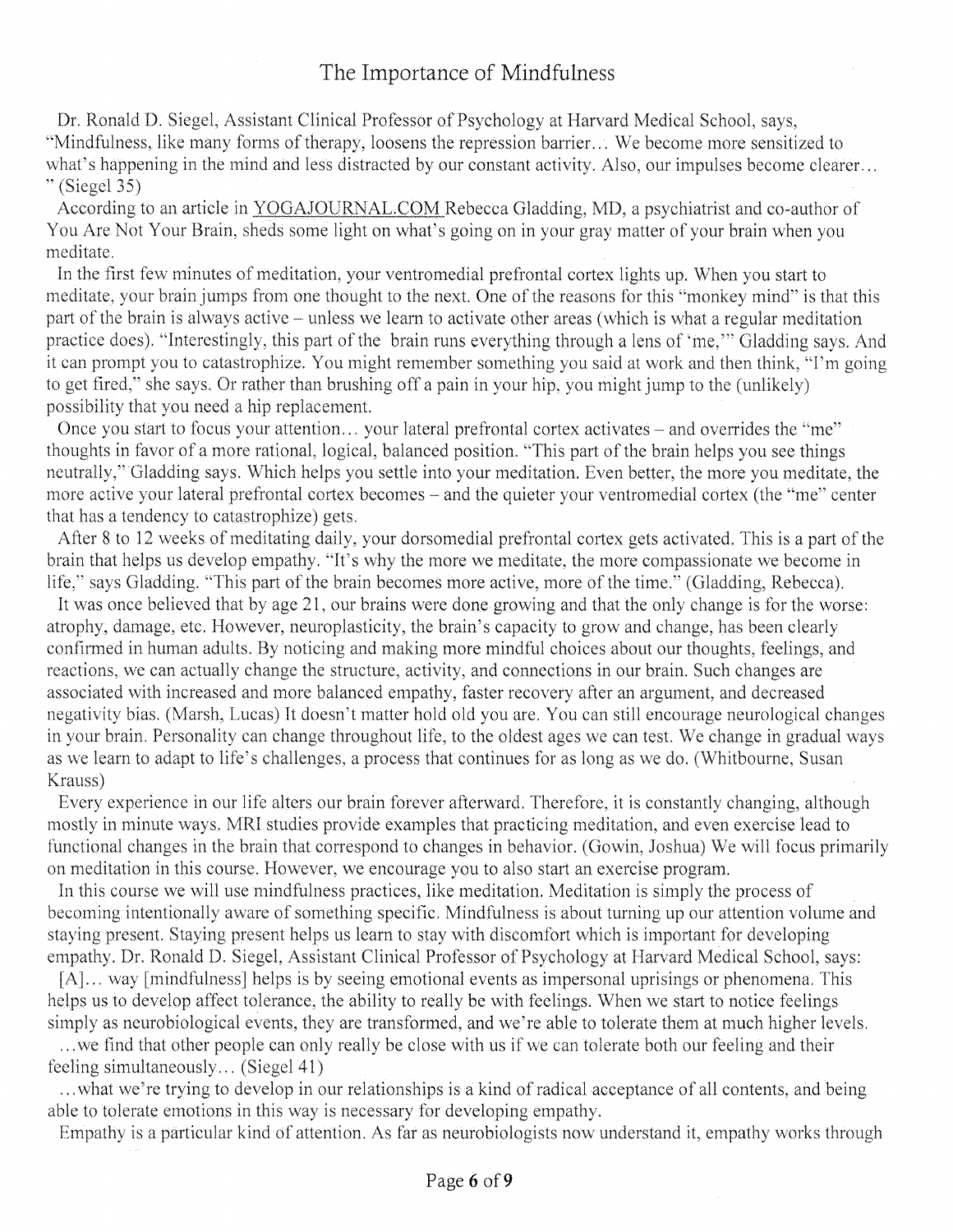the action of mirror neurons. For example, when we watch a scary movie, we're not involved in the action, yet our bodies react very much as though we are in the midst of it.

... the greater our inner attunement and our tolerance of this, the greater our capacity is to be empathetic.

When we can feel what's happening inside of us, we can understand others. It helps us develop what modern psychologist call theory of mind, which is simply the awareness that other people don't live in your head - that they actually have different experiences from you. But you can get a resonating feeling about their experience by turning into some of your own... (Siegel 42, 43)

Mindfulness practice helps cultivate acceptance by simply seeing the judgments about ourselves and others like other thoughts – like itches or aches simply coming and going... when we can accept our own imperfections, difficulties, joy, and sorrows, we become more accepting of others, and they feel our trust and acceptance. (Siegel 43)

Recently, there has been a lot of interesting research on the effects of loving-kindness practices... They actually change the brain in ways that correlate with developing empathy and generosity. And it shifts us away from fault finding in ourselves and others...

For people who have experience in prayer traditions, loving-kindness practice can feel familiar because both prayer and loving-kindness practice generate similar feelings... (Siegel 45)

We can break free from being enslaved by our habits, but first we have to be willing to give up some of what we might think of as our freedom. With mindfulness practice we see that we are actually all addicts..." (Siegel, lecture 16, 0:02:35)

The focus of meditation may change, but the process is the same. It one thing to meditate, however, what we choose to meditate on is going to dictate our personal growth. Dr. Timothy Jennings, author of the book God Shaped Game said:

Recent brain research by Dr. Newberg at the University of Pennsylvania has documented that all forms of contemplative meditation were associated with positive brain changes - but the greatest improvements occurred when participants meditated specifically on a God of love. Such meditation was associated with growth in the prefrontal cortex (the part of the brain right behind our forehead where we reason, make judgments and experience Godlike love) and subsequent increased capacity for empathy, sympathy, compassion and altruism. But here's the most astonishing part. Not only does other-centered love increase when we worship a God of love, but sharp thinking and memory improve as well. In other words, worshipping a God of love actually stimulates the brain to heal and grow. (Timothy R. Jennings, 27)

The Bible uses the word "meditation" or "meditate" in the books of Genesis, Joshua, Psalms, and I Timothy. The words used in scripture for meditation is hāgâ, sîah, and sîhâ. Meaning, to murmur, ponder, or reflect, respectively (Strong, James 1489, 1581). One of the first places we find the word meditation in the Bible, is in Genesis 24:63. Although it is only mentioned briefly, and does not tell us what Isaac focused on during his meditation, it does give us insight on when and where he meditated: "...Isaac had gone out into a field at evening time..." So keep this is mind as you go through this course: you can meditate anytime and anywhere. What we are to meditate on is what matters most. Sometimes the Patriarchs focused on God's laws (Exodus 20:3-17 The Ten Commandments) and at other times, God Himself. We will look both topics of meditation in this course.

Throughout this course there will occasionally be "Scripture Meditation" icons within the text. Use these to learn more about what the Bible says concerning meditation to help guide you in this course.

In 1 Timothy 4:7-15 we see another example of God's Word in association to neuroplasticity, and its direct dependence on meditation: "...train yourself for godliness, for, while the training of the body has a limited benefit, but godliness is beneficial in every way, since it holds promise for the present life and also for the life to come."

The saying is trustworthy and deserves full acceptance. In fact, we labor and strive for this, because we have put our hope in the living God... Command and teach these things.. . set the believers an example in speech, in conduct, in love, in faith, in purity... Practice these things, immerse yourself in them, so that all may see your progress (HCSB)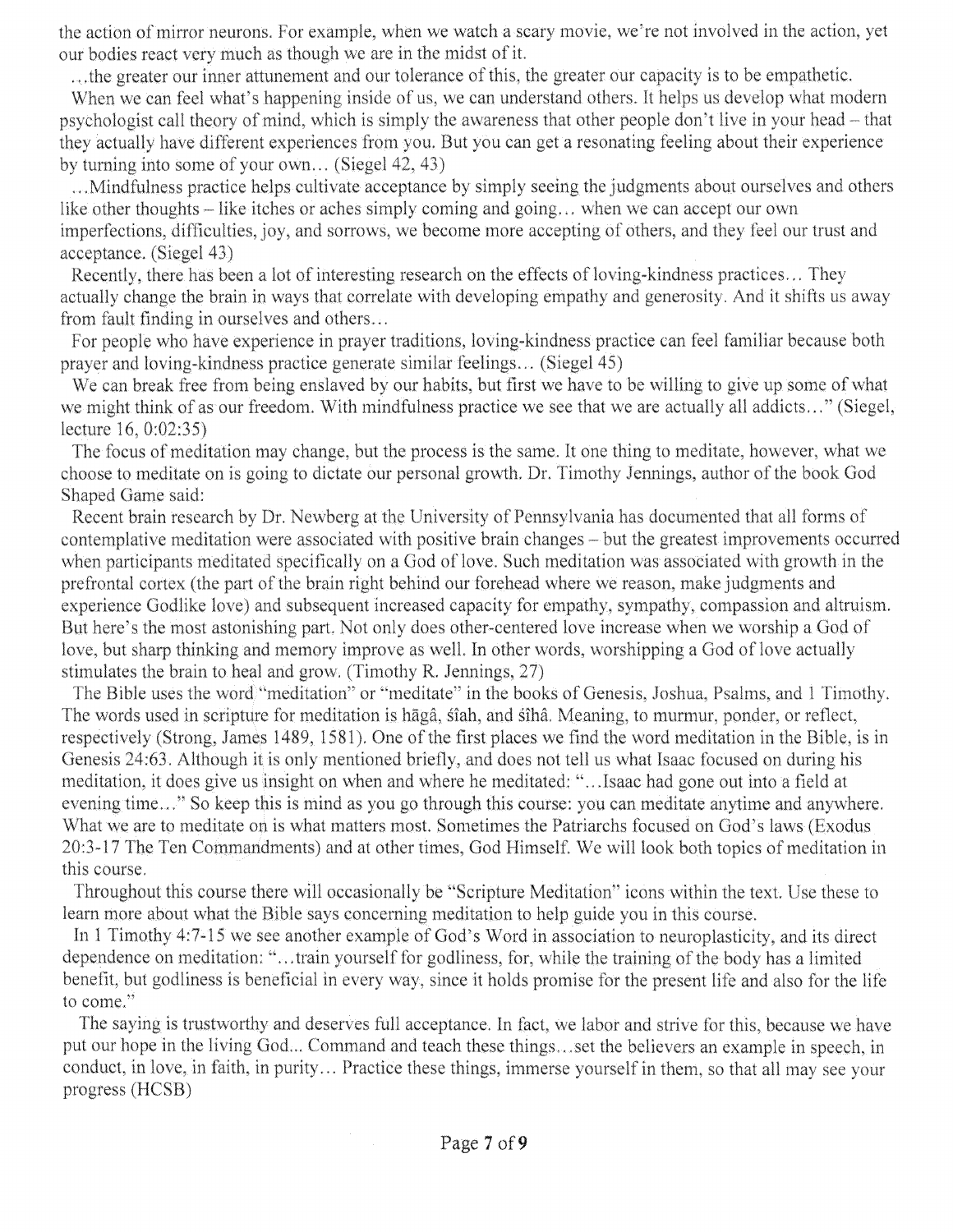In this passage, the word practice is translated from the Greek word meletao. The Strong's Concordance tells us that this word means to, "revolve in the mind." This is the same as meditation (Strong 1647).

In summary, the above passage tells us to labor and strive for godliness while we let love, faith, and purity revolve in the mind. This kind of persistent striving will change the structure of our brains and make God's ways second nature to us. This is neuroplasticity.

As you can see, there is plenty of extra space in the margins to note your experiences with meditation, and personal reflection.

After week 12 of this course – once you have created a consistent routine, we encourage you to read this book: The God Shaped Brain and then follow the Study Guide at the end of the book.

Paul did not dispute the significant medical benefits of physical exercise. "Limited" means "for a little while" (the benefits of exercise are only temporary). Spiritual training that produces godly character is more important since its results endure throughout the present life and in the life to come. (Apologetics Study Bible, commentary, p.1804 1 Tim. 4:8)

The Importance of Prayer

Prayer is similar to meditation in that it involves focusing your mind intentionally. We agree with Christian author and speaker Jay Payleitner, who said:

Every day of your life has 1,440 minutes, and God deserves a few of them And, you deserve the experience of spending a few quiet minutes every morning with your Creator. So, if you haven't already done so, establish the habit of spending time with God every day of the week. It's a habit that will change your day and revolutionize your life. When you give the LORD your undivided attention, everything changes, including you. (Payleitner, Jay 98)

Jesus taught us how to pray with the LORD'S prayer. This prayer is often vainly repeated with little attention to its deeper meaning. It is important to look at what Jesus was telling us when He directed this specific prayer. Context is important when we read the Bible. Therefore, let's consider what Jesus said right before He taught us this prayer. He said, "...your Father knows what you need before you ask Him. Pray then like this:" this prayer is not intended to manipulate God into giving us anything. It serves another purpose completely. Let's take a look at the LORD'S prayer from Matthew 6:9-13, and examine its meaning:

Our Father in heaven, Hallowed be your name. Your kingdom come,

your will be done, on earth as it is in heaven. Give us this day our daily bread, and forgive us our debts, as we also have forgiven our debtors. And lead us not into temptation, but deliver us from evil. (ESV)

This prayer is meant to:

Keep God's name holy

The word "hallowed" in Greek means, "To make holy.. .purify or consecrate; (mentally) to venerate..." (Strong *1599)* Man has a tendency to distort what is good, and exalt what is bad. Jesus' command to keep Gods name holy, reflects the 3rd commandment, which is to not take the LORD'S name in vain. This commandment seems petty at first, but think about it. If we never put value on God's name, and we have only associated it with negative things, then how could we turn to Him with a sincere heart?

Ask God for His will to be done here on earth.

Jesus' knew that although God's ultimate plan will prevail, it's not an automatic expectation that God's will is always being done by humans. Humans who live by the flesh, are hostile to God and must turn to Christ to know the right way to live (Romans 8:7). It is the Christian's duty do God's will and to

"... become partakers of the divine nature, having escaped from the corruption that is in the world because of sinful desire." (2 Peter 1:4 ESV)